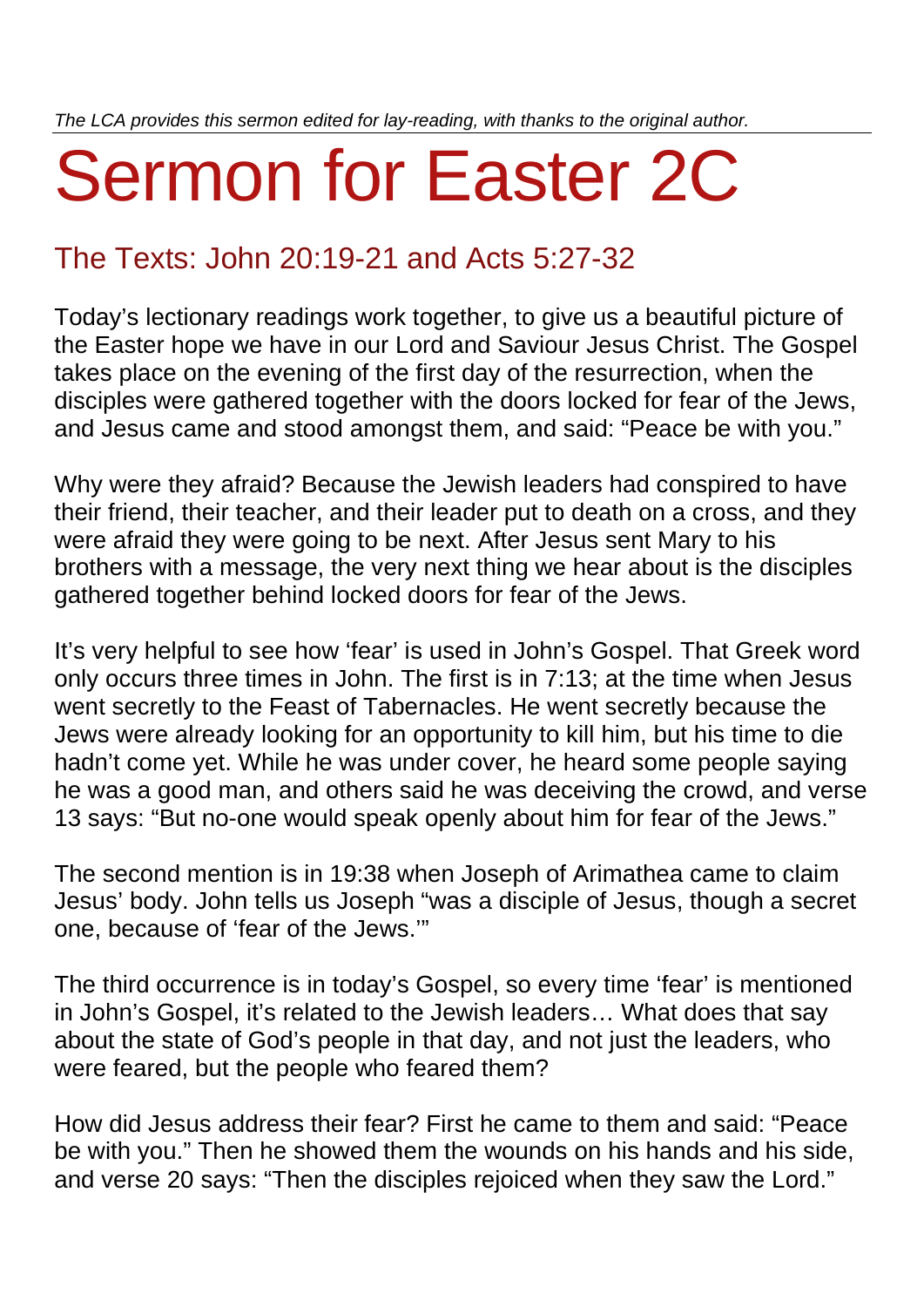His wounds helped to prove it really was him, in the flesh, not a ghost, or an apparition, but really him, back from the dead, still bearing the marks from the Cross. Imagine their situation; how could you not rejoice when the Lord, who was dead, had come back to life? They still had some guilt issues to work through, which we hear about in the next chapter, when Jesus met them on the beach, but in that moment of him appearing and proving his resurrection, there was great joy; and in their rejoicing, their fear was being defeated.

Then he breathed on them and said: "Receive the Holy Spirit. If you forgive the sins of any, they are forgiven. If you retain the sins of any, they are retained." We mostly use this passage to teach the Office of the Keys, how Jesus gives authority to the Church to forgive and retain sins, but before we get to that, there's a Pentecost thing going on here for the disciples. They actually received the gift of the Holy Spirit that night; the breath of God entered into them. Jesus breathing his Spirit on them that evening was working to defeat their fear.

For a moment, let's reflect on the Acts reading. Just before it begins, the apostles had been preaching in Jesus' name, and in a fit of jealousy, the high priest had them arrested and thrown in jail and told them not to preach Jesus anymore. Then during the night, an angel of the Lord set them free and gave them instructions to go to the temple and preach the whole message of life, so they went and did as they'd been told.

Today's reading picks up that event as the apostles had been brought back to the high priest for further questioning, and we can tell by the conversation that these men had been changed. They were no longer hiding behind locked doors 'for fear of the Jews;' instead they were out there, willingly disobeying the high priest's instructions and obeying God's command to preach the good news of Jesus Christ.

What happened that changed them? The obvious thing, they'd received the Holy Spirit when Jesus breathed on them that fearful night, and on the day of Pentecost, and sure enough, that's what changed them, but how did it change them?

It's also very helpful to see how 'fear' gets mentioned in the book of Acts. It appears five times. The first time is in 2:43 where: "Fear came upon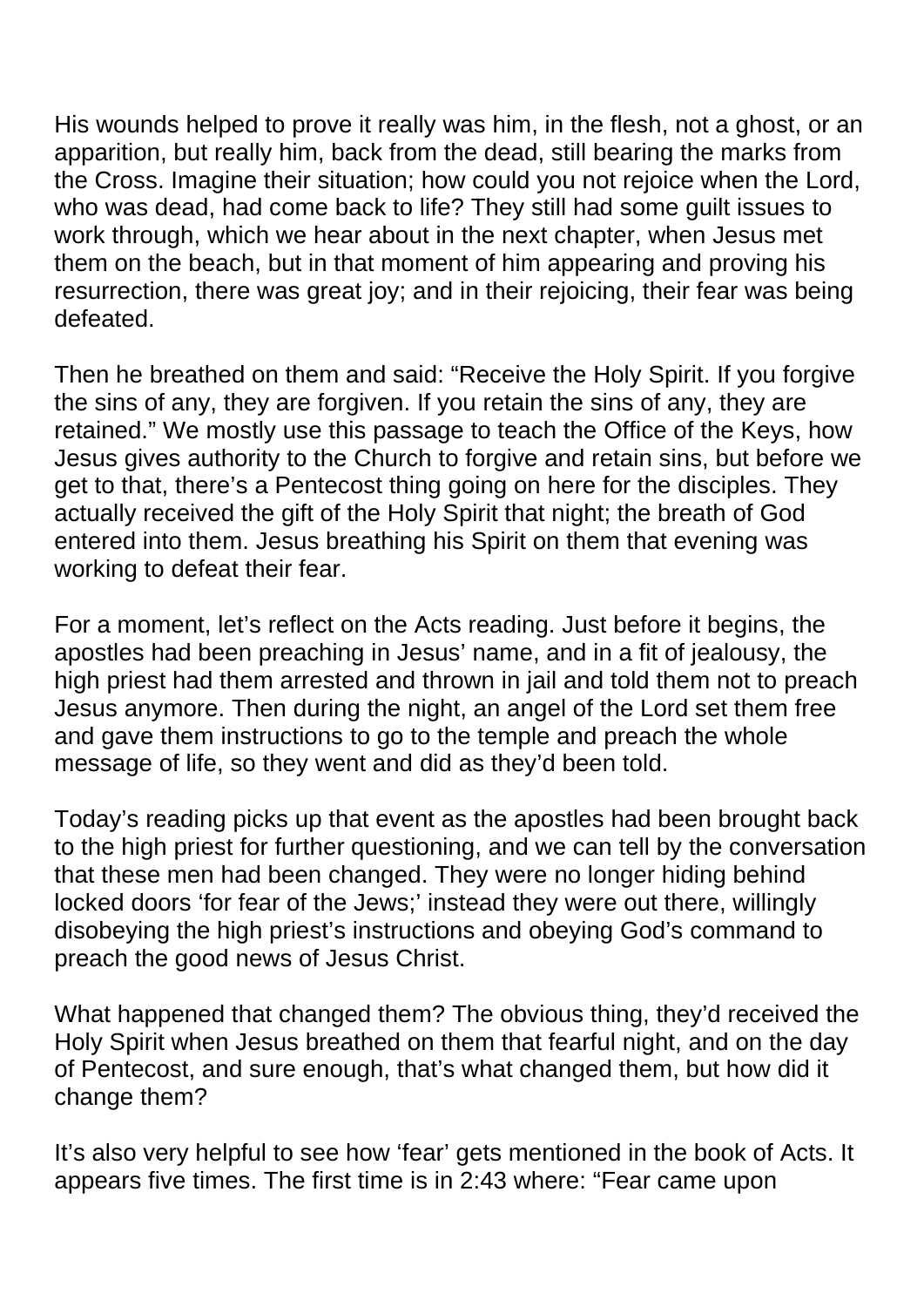everyone, because many wonders and signs were being done by the Apostles."

The second and third times are in Acts 5; the story of Ananias and Sapphira, whom we're told "lied to the Holy Spirit;" and because of that, they were both struck dead; and verse 11 says: "Great fear seized the whole Church and all who heard these things." Then 9:31 says: "The Church throughout Judea, Galilee, and Samaria had peace and was built up. Living in the fear of the Lord and in the comfort of the Holy Spirit, it increased in numbers."

The last reference is in 19:17. When some Jewish exorcists tried to use Jesus' name to drive a demon out of a man, the evil spirit manifested and said: "Jesus I know, and Paul I know; but who are you? Then the evil spirit set upon them, and they fled from the house naked and wounded. And verse 17 says: "When this became known to all the residents of Ephesus, both Jews and Greeks, fear fell on them all, and the name of Jesus was praised."

Those five accounts tell us what happened to the apostles. The 'fear of God' had replaced their 'fear of the Jews,' and as that happened, the church grew in numbers, praising God in Jesus Christ.

So, we started off in Jerusalem, with the apostles gathered together in a locked room for fear of the Jews, and as the Holy Spirit worked, their fear of human beings was cast out, and the holy and righteous fear of God took root in them, and as faith grew and spread, the church grew numerically. That's a wonderful demonstration of Easter working out amongst God's people as he brought his church to life and caused faith in Jesus Christ to spread far and wide across the earth, and come all the way to us in our time and place, and praise the Lord for that!

The fear of God! We struggle to understand how that works sometimes. People often ask "How can we love God and fear him at the same time? If we fear him, how can we love him?" Luther didn't have a problem with that. He began each explanation of the 10 commandments with those very words: "We are to fear and love God." We can very simply explain that paradox by saying, the sinner we are fears God, on account of our sin; and